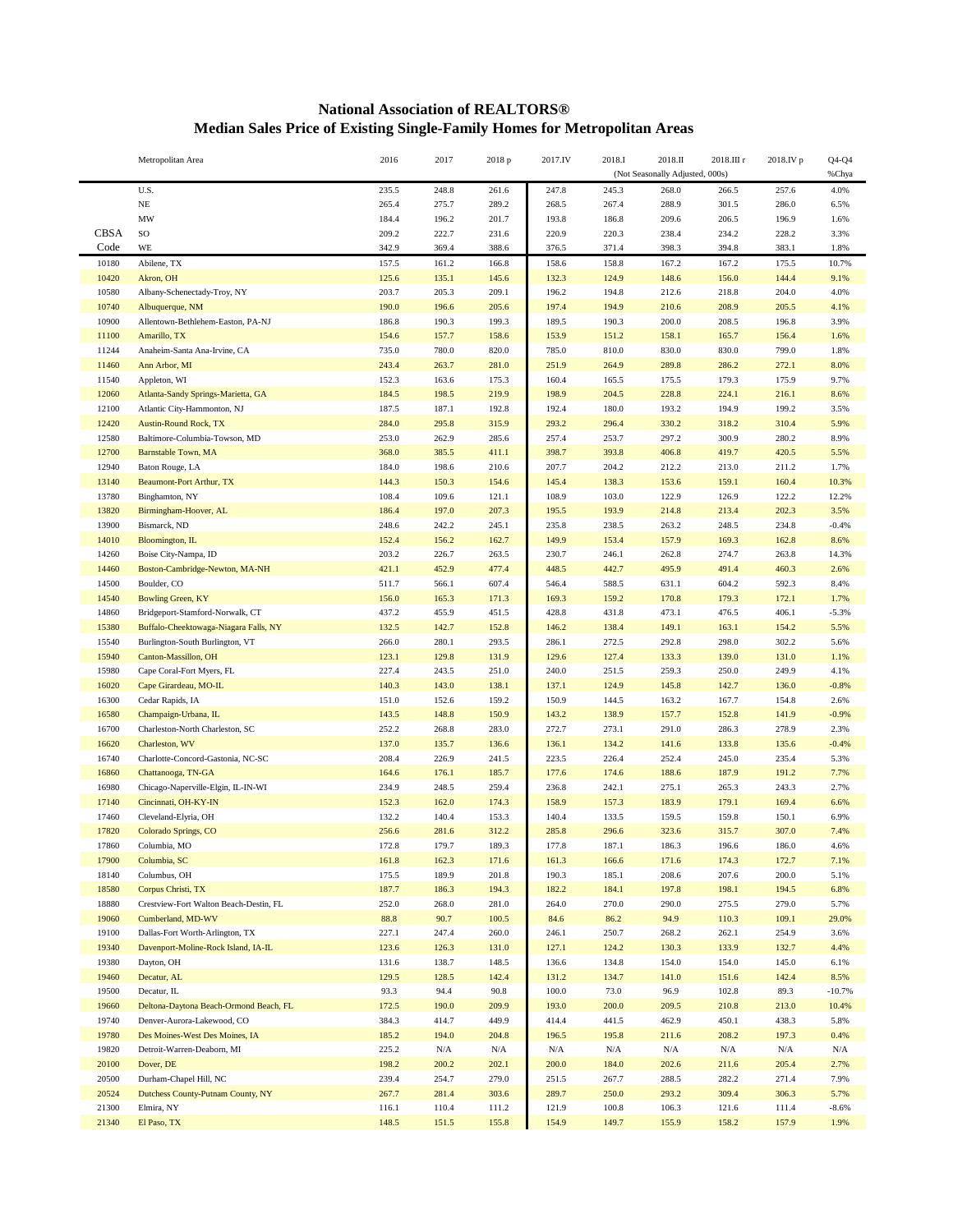|       | Metropolitan Area                              | 2016  | 2017  | 2018 p | 2017.IV | 2018.I | 2018.II                         | 2018.III r | 2018.IV p | $Q4-Q4$ |
|-------|------------------------------------------------|-------|-------|--------|---------|--------|---------------------------------|------------|-----------|---------|
|       |                                                |       |       |        |         |        | (Not Seasonally Adjusted, 000s) |            |           | %Chya   |
| 21500 | Erie, PA                                       | 114.9 | 115.7 | 118.7  | 114.1   | 110.4  | 121.7                           | 123.2      | 113.3     | $-0.7%$ |
| 21660 | Eugene, OR                                     | 239.7 | 264.6 | 291.7  | 264.9   | 274.9  | 293.5                           | 302.7      | 291.1     | 9.9%    |
| 22020 | Fargo, ND-MN                                   | 203.2 | 208.5 | 217.5  | 214.4   | 206.5  | 219.8                           | 218.0      | 220.3     | 2.8%    |
| 22140 | Farmington, NM                                 | 171.4 | 174.8 | 180.0  | 169.6   | 189.9  | 176.1                           | 184.3      | 172.6     | 1.8%    |
| 22180 | Fayetteville, NC                               | 126.9 | 130.8 | 137.1  | 129.0   | 128.7  | 139.3                           | 141.0      | 137.2     | 6.4%    |
| 22500 | Florence, SC                                   | 136.8 | 137.9 | 143.2  | 141.4   | 137.0  | 136.1                           | 150.7      | 149.4     | 5.7%    |
| 22540 | Fond du Lac, WI                                | 125.5 | 131.9 | 138.6  | 131.9   | 139.4  | 134.6                           | 139.0      | 148.8     | 12.8%   |
| 23060 | Fort Wayne, IN                                 | 125.6 | 132.9 | 143.3  | 135.4   | 134.9  | 145.0                           | 147.0      | 144.1     | 6.4%    |
| 23540 | Gainesville, FL                                | 195.0 |       | 230.0  | 215.0   | 222.8  | 232.9                           | 229.0      | 233.0     | 8.4%    |
|       |                                                |       | 210.0 |        |         |        |                                 |            |           |         |
| 23844 | Gary-Hammond, IN                               | 149.0 | 160.5 | 170.1  | 162.2   | 160.7  | 171.5                           | 177.3      | 167.4     | 3.2%    |
| 24020 | Glens Falls, NY                                | 171.0 | 164.6 | 169.5  | 157.3   | 152.7  | 163.8                           | 178.5      | 172.6     | 9.7%    |
| 24340 | Grand Rapids-Wyoming, MI                       | 161.6 | 177.5 | 194.6  | 177.0   | 179.7  | 200.1                           | 199.5      | 193.1     | 9.1%    |
| 24580 | Green Bay, WI                                  | 150.6 | 163.2 | 177.3  | 165.1   | 169.8  | 181.8                           | 177.9      | 177.0     | 7.2%    |
| 24660 | Greensboro-High Point, NC                      | 151.6 | 157.2 | 164.1  | 159.2   | 154.0  | 166.7                           | 171.0      | 163.5     | 2.7%    |
| 24860 | Greenville-Anderson-Mauldin, SC                | 186.2 | 195.7 | 213.3  | 198.2   | 206.2  | 216.8                           | 216.1      | 213.0     | 7.5%    |
| 25060 | Gulfport-Biloxi-Pascagoulia, MS                | 126.9 | 133.5 | 139.3  | 136.5   | 132.0  | 140.7                           | 145.2      | 137.9     | 1.0%    |
| 25180 | Hagerstown-Martinsburg, MD-WV                  | 163.0 | 169.3 | 181.7  | 168.0   | 171.1  | 179.6                           | 188.2      | 184.7     | 9.9%    |
| 25420 | Harrisburg-Carlisle, PA                        | 160.4 | 165.9 | 173.7  | 168.7   | 161.0  | 175.1                           | 179.4      | 173.8     | 3.0%    |
| 25540 | Hartford-West Hartford-East Hartford, CT       | 231.1 | 230.1 | 235.0  | 223.8   | 221.6  | 239.4                           | 244.2      | 226.9     | 1.4%    |
| 26420 | Houston-The Woodlands-Sugar Land, TX           | 217.4 | 231.1 | 238.8  | 229.8   | 229.8  | 244.4                           | 240.2      | 237.9     | 3.5%    |
| 26620 | Huntsville, AL                                 | 184.3 | 189.8 | 205.4  | 197.3   | 206.1  | 196.2                           | 200.3      | 218.8     | 10.9%   |
| 26900 | Indianapolis-Carmel-Anderson, IN               | 159.8 | 171.5 | 187.1  | 172.4   | 176.1  | 194.1                           | 188.9      | 185.2     | 7.4%    |
| 27140 | Jackson, MS                                    | 169.6 | 174.7 | 176.5  | 168.8   | 169.5  | 180.7                           | 177.9      | 174.1     | 3.1%    |
| 27260 | Jacksonville, FL                               | 211.0 | 228.9 | 247.0  | 230.5   | 240.5  | 250.0                           | 247.5      | 246.9     | 7.1%    |
| 28100 | Kankakee, IL                                   | 125.3 | 125.6 | 139.3  | 120.0   | 131.6  | 142.4                           | 146.7      | 134.7     | 12.3%   |
| 28140 | Kansas City, MO-KS                             | 181.3 | 194.8 | 206.5  | 193.8   | 197.7  | 215.0                           | 204.9      | 204.0     | 5.3%    |
| 28420 | Kennewick-Richland, WA                         | 222.7 | 243.6 | 276.9  | 251.1   | 267.5  | 276.3                           | 282.7      | 278.4     | 10.9%   |
| 28740 | Kingston, NY                                   | 202.6 | 213.3 | 221.2  | 222.7   | 206.2  | 215.2                           | 223.1      | 226.8     | 1.8%    |
| 28940 | Knoxville, TN                                  | 165.8 | 175.9 | 188.8  | 176.7   | 179.8  | 190.1                           | 191.2      | 192.1     | 8.7%    |
| 29460 | Lakeland-Winter Haven, FL                      | 163.0 | 178.8 | 196.0  | 184.9   | 191.8  | 194.9                           | 199.9      | 200.0     | 8.2%    |
| 29620 |                                                | 135.5 | 139.7 | 149.3  | 143.4   |        | 152.9                           | 155.5      | 148.9     | 3.8%    |
|       | Lansing-East Lansing, MI                       |       |       |        |         | 135.0  |                                 |            |           |         |
| 29820 | Las Vegas-Henderson-Paradise, NV               | 237.8 | 256.5 | 288.8  | 266.8   | 270.2  | 291.4                           | 294.6      | 295.1     | 10.6%   |
| 30460 | Lexington-Fayette, KY                          | 155.3 | 162.7 | 171.2  | 160.2   | 165.9  | 174.7                           | 173.1      | 169.1     | 5.6%    |
| 30700 | Lincoln, NE                                    | 166.1 | 175.4 | 189.8  | 174.8   | 184.3  | 192.1                           | 192.6      | 184.4     | 5.5%    |
| 30780 | Little Rock-North Little Rock-Conway, AR       | 137.8 | 141.7 | 146.4  | 141.3   | 139.0  | 151.5                           | 146.5      | 145.8     | 3.2%    |
| 31084 | Los Angeles-Long Beach-Glendale, CA            | 509.0 | 550.8 | 590.8  | 553.3   | 545.5  | 557.2                           | 628.9      | 576.1     | 4.1%    |
| 31140 | Louisville/Jefferson County, KY-IN             | 163.2 | 171.6 | 180.1  | 172.3   | 170.4  | 183.9                           | 184.8      | 180.1     | 4.5%    |
| 31540 | Madison, WI                                    | 247.3 | 267.9 | 283.7  | 262.2   | 272.8  | 289.5                           | 286.7      | 278.6     | 6.3%    |
| 31700 | Manchester-Nashua, NH                          | 262.1 | 281.9 | 294.9  | 278.0   | 272.2  | 304.3                           | 300.0      | 292.8     | 5.3%    |
| 32820 | Memphis, TN-MS-AR                              | 155.3 | 166.7 | 177.9  | 166.7   | 164.3  | 189.1                           | 180.6      | 174.0     | 4.4%    |
| 33100 | Miami-Fort Lauderdale-West Palm Beach, FL      | 305.0 | 330.0 | 350.0  | 335.0   | 340.0  | 353.0                           | 355.0      | 350.0     | 4.5%    |
| 33340 | Milwaukee-Waukesha-West Allis, WI              | 228.2 | 239.6 | 250.3  | 234.3   | 226.2  | 256.9                           | 262.5      | 243.8     | 4.1%    |
| 33460 | Minneapolis-St. Paul-Bloomington, MN-WI        | 237.0 | 252.1 | 273.4  | 250.2   | 260.4  | 280.2                           | 274.5      | 271.2     | 8.4%    |
| 33660 | Mobile, AL                                     | 132.6 | 136.8 | 145.2  | 139.1   | 143.3  | 143.0                           | 148.4      | 146.1     | 5.0%    |
| 33860 | Montgomery, AL                                 | 131.2 | 137.7 | 140.9  | 135.4   | 133.5  | 145.7                           | 140.1      | 143.1     | 5.7%    |
| 34820 | Myrtle Beach-Conway-North Myrtle Beach, SC-NC  | 196.7 | 205.1 | 220.5  | 212.2   | 209.3  | 222.6                           | 220.9      | 228.5     | 7.7%    |
| 34940 | Naples-Immokalee-Marco Island, FL              | 420.4 | 434.9 | 446.0  | 438.5   | 465.0  | 465.0                           | 425.0      | 432.8     | $-1.3%$ |
| 34980 | Nashville-Davidson--Murfreesboro--Franklin, TN | 224.5 | 241.7 | 260.5  | 250.5   | 252.3  | 263.2                           | 262.6      | 264.0     | 5.4%    |
| 35004 | Nassau County-Suffolk County, NY               | 437.5 | 462.0 | 476.9  | 460.6   | 460.8  | 469.7                           | 491.1      | 478.8     | 4.0%    |
| 35300 | New Haven-Milford, CT                          | 219.7 | 221.1 | 232.9  | 215.1   | 209.4  | 238.8                           | 245.1      | 228.4     | 6.2%    |
| 35380 | New Orleans-Metairie, LA                       | 188.1 | 198.4 | 210.1  | 200.0   | 195.5  | 216.1                           | 216.0      | 206.6     | 3.3%    |
| 35614 | New York-Jersey City-White Plains, NY-NJ       | 370.2 | 382.5 | 377.8  | 372.9   | 363.3  | 378.5                           | 392.2      | 371.3     | $-0.4%$ |
|       |                                                |       |       | 410.0  | 395.9   |        |                                 |            |           |         |
| 35620 | New York-Newark-Jersey City, NY-NJ-PA          | 388.5 | 404.3 |        |         | 389.7  | 410.5                           | 428.2      | 403.9     | 2.0%    |
| 35084 | Newark, NJ-PA                                  | 374.8 | 379.3 | 385.1  | 359.3   | 344.8  | 399.2                           | 412.3      | 369.7     | 2.9%    |
| 35840 | North Port-Sarasota-Bradenton, FL              | 262.5 | 280.0 | 290.0  | 289.0   | 287.0  | 295.0                           | 290.0      | 295.0     | 2.1%    |
| 35980 | Norwich-New London, CT                         | 209.2 | 220.2 | 226.1  | 213.3   | 188.1  | 231.5                           | 233.7      | 219.4     | 2.9%    |
| 36100 | Ocala, FL                                      | 128.0 | 147.0 | 159.9  | 150.0   | 152.5  | 158.0                           | 164.9      | 162.0     | 8.0%    |
| 36420 | Oklahoma City, OK                              | 150.8 | 154.3 | 159.5  | 152.9   | 147.6  | 164.5                           | 164.7      | 161.0     | 5.3%    |
| 36540 | Omaha-Council Bluffs, NE-IA                    | 168.8 | 175.9 | 191.7  | 174.1   | 179.3  | 195.8                           | 193.9      | 191.9     | 10.2%   |
| 36740 | Orlando-Kissimmee-Sanford, FL                  | 224.0 | 244.9 | 265.0  | 250.0   | 255.0  | 269.0                           | 266.0      | 265.0     | 6.0%    |
| 36780 | Oshkosh-Neenah, WI                             | 131.2 | 141.8 | 151.0  | 142.8   | 135.4  | 157.2                           | 155.2      | 152.3     | 6.7%    |
| 37340 | Palm Bay-Melbourne-Titusville, FL              | 185.0 | 210.0 | 228.0  | 215.6   | 226.3  | 226.4                           | 230.8      | 228.0     | 5.8%    |
| 37460 | Panama City, FL                                | 189.0 | 207.0 | 223.5  | 211.8   | 215.0  | 222.8                           | 227.9      | 225.0     | 6.2%    |
| 37860 | Pensacola-Ferry Pass-Brent, FL                 | 169.4 | 185.0 | 203.0  | 188.0   | 192.7  | 205.0                           | 207.0      | 206.0     | 9.6%    |
| 37900 | Peoria, IL                                     | 118.0 | 122.6 | 124.3  | 120.4   | 114.8  | 129.4                           | 131.3      | 115.8     | $-3.8%$ |
| 37980 | Philadelphia-Camden-Wilmington, PA-NJ-DE-MD    | 225.4 | 230.0 | 229.0  | 224.6   | 205.3  | 236.1                           | 240.6      | 224.6     | 0.0%    |
| 38060 | Phoenix-Mesa-Scottsdale, AZ                    | 232.7 | 246.7 | 269.8  | 252.6   | 261.1  | 272.0                           | 272.7      | 272.7     | 8.0%    |
| 38340 | Pittsfield, MA                                 | 193.6 | 207.9 | 208.4  | 200.0   | 210.0  | 205.6                           | 222.2      | 204.5     | 2.3%    |